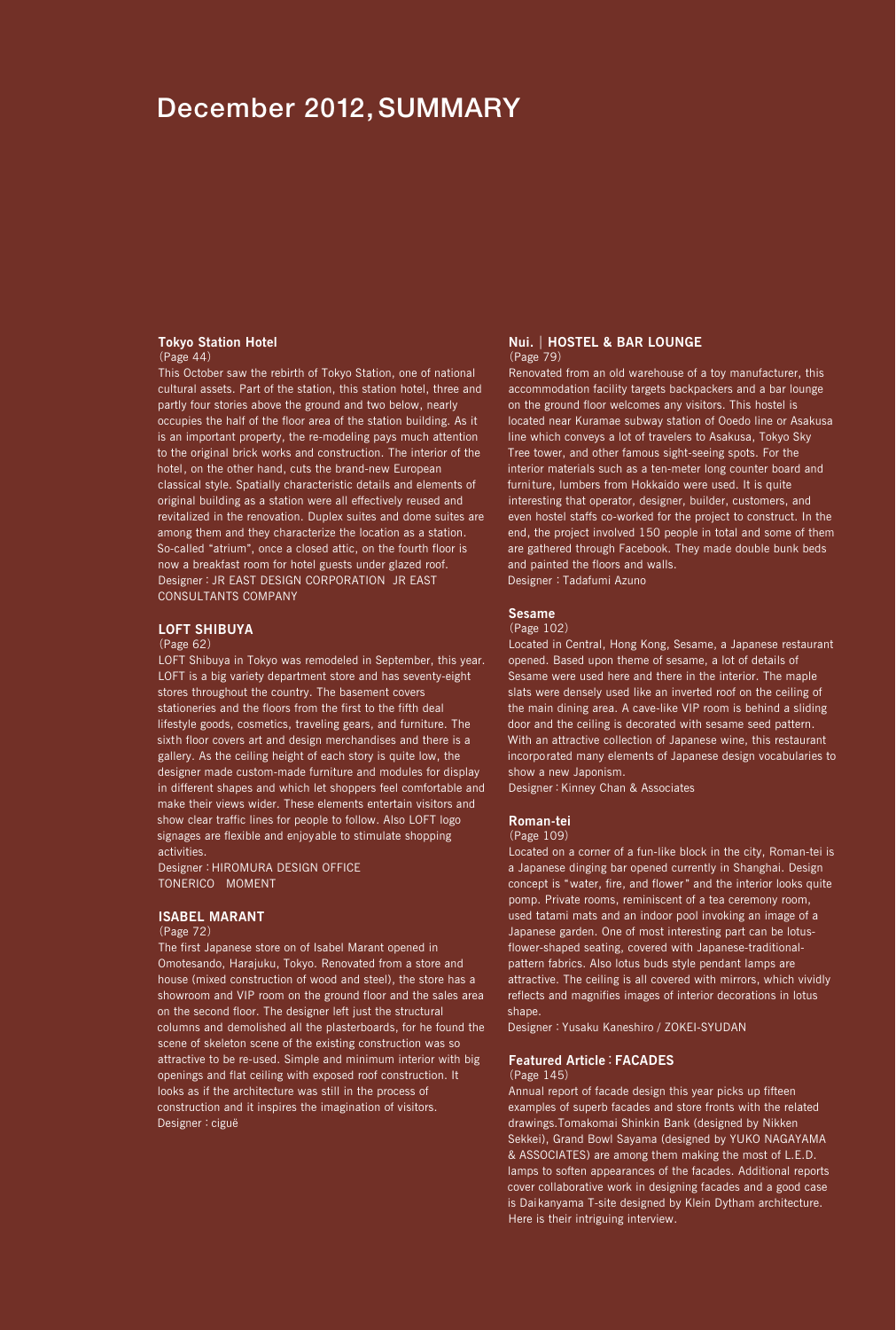- 183 パリモーターショー 2012 RENAULT D O R E L L . G H O T M E H . T A N E / A R C H I T E C T S
- 186 i Space 北京ラッフルズ店 堤由匡建築設計工作室

| 194 New Definition of Design デザインの新定義16<br>取材·文◎土田貴宏<br>ロン・ギラッド | 198 工場へ行こ<br>取材·文◎:<br>照明器具              |
|-----------------------------------------------------------------|------------------------------------------|
| 195 社会を変えるデザインキーワード 20 ( 最終 回 )<br>取材·文◎高橋正明<br>クリエーティブリーダーシップ  | 201 インテリアう<br>就職読本1<br>取材·文◎<br>デザイナ     |
| 196 仕上げの美学12<br>取材·文◎加藤純 写真◎白鳥美雄<br>電 気 鋳 造<br>t.c.k.w. + イシワタ  | 202 CALENDA<br>204 TOPICS &<br>205 年間総目次 |

# **ADVERTISING**

- 44 東 京 ステーション ホテル ジェイアール東日本建築設計事務所 ジェイアール東日本コンサルタンツ
- 61 「記事 ]歴史的価値を発展させる復原プロジェクト 文◎編集部
- 62 渋 谷ロフト 廣村デザイン事務所 トネリコ モーメント
- 72 イザベル マラン c i g u ë
- FEATURE ARTICLE **業種特集/居 <sup>酒</sup> 屋&和ダイニング**
- 88 きちり 渋谷宮益坂下 ミュープランニングアンドオペレーターズ
- 92 魚真 銀座店 神谷デザイン事務所
- 95 くまがい 丹青社
- 99 ウォータームーン ファセットスタジオ
- 102 セサミ Kinney Chan & Associates
- 106 うかれ金時 池田励一デザイン
- 109 炙り酒菜 浪漫亭 兼城祐作+造形集団
- 112 旬の魚と炭火料理 · 酒BAR いくた 兼城祐作+造形集団
- 114 りんたろう 杉村友優 箕浦博女

トーヨーキッチンスタイル 大阪ショールーム/アクタス青山店 / A B C マート グランドステージ 池袋店 / くすりばこ。ATC エクスプレス/代官山 JOURNEY/和オーガニック居酒屋 べじくら/タベルナ エントラータ/ ノートルマンマ/ダイニングキッチン オズ/サムライ フォスター店 /ルジール 栄店 / グロッシー 吉祥寺パルコ店/熊本南警察署 熊本駅交番/苫小牧信用金庫 本店/新狭山グランドボウル

# FOCUS

166 [記事]コラボレーションが生み出す新たな可能性 取材・文◎阿部博子

- 118 墨 時 岩本勝也+エンバディデザイン
- 121 漣桜ト桃蕾 岩本勝也+エンバディデザイン
- 124 和食・酒 えん ゥィング高輪店 アッタ
- 128 本 気 炭 火 焼 鶏 豆 COCOON DESIGN OFFICE
- 130 叶 家 浅野デザイン事務所
- 133 さびら 宜野湾店 LSD Design
- 136 お番菜と御九献と ままや ヴォイド
- 139 三代目 文治 イオン浜松市野店 ベイリーフ
- 142 蔵 ぜんろく AT ELIER JUSE
- 189 Daphne 24° Studio
	- 192 Madness is part of Life エルネスト・ネト展 エルネスト・ネト

case1 舞台照明演出がもたらした"動きを見せる建築"/新狭山グランドボウル 永山祐子さん( 永山祐子建築設計 )、尾崎知裕さん(スウィート・スタッフ・グループ )に聞く

case2 GRCの可能性を広げるデザイン/代官山 蔦屋書店 久山幸成さん・西村嘉哲さん ( Klein Dytham architecture)、松尾淳さん ( 旭ビルウォール) に聞く

- 31 NEW YORK◎春日淑子 新たなダイエット法「グループ・クレンズ」をご存知ですか?
- 33 FASHION◎野田達哉 空港免税エリアに生まれた自主編集型ファッションストア 35 SWITZERLAND◎井上雅義
	- 麗しく、革新的なサステイナブル建築
- 34、36、37、39 NEWS

- 22 広告Index
- 171 広告企画 ファサード&サイン
- 176 広告企画 最新照明器具特集
- 223 PRODUCT INFORMATION Product File " 和 "を表 現 する素 材 "/ Topics  $\angle$  Shop & showroom

146 事例 15 題

# SPECIAL FEATURE **特集/ファサード・デザイン**

人づくりプロジェクトSHELF展2012/TOKYO STATION VISION/ NEW GREEN STORIES ̶アートが紡ぐ、新たな公 園の時間 /IFFT/インテリア ライフスタイル リビング

# **SERIAL**

# Column & news



# NEW SHOP & ENVIRONMENT **新作**

取材・文◎高橋正明( デザインジャーナリスト)

December, *December, 2012* 2012

:う! 36 (最終回) 塩野哲也 照明器具工場 デザイン事務所に入りたいアナタにおくる 2 ( 最 終 回 ) 編集部 ーとして求められる人材とは **R & INFORMATION** 

FROM EDITORS

## 79 ヌイ ホステル&バーラウンジ アズノタダフミ 86 [ 記事 ]さまざまな境界を超えた新しい空間づくり 文◎編集部

ユーゴ・アース氏 ( c i g u ë ) に聞く

78 [記事]原点を読み取り、新たな空間を生み出す